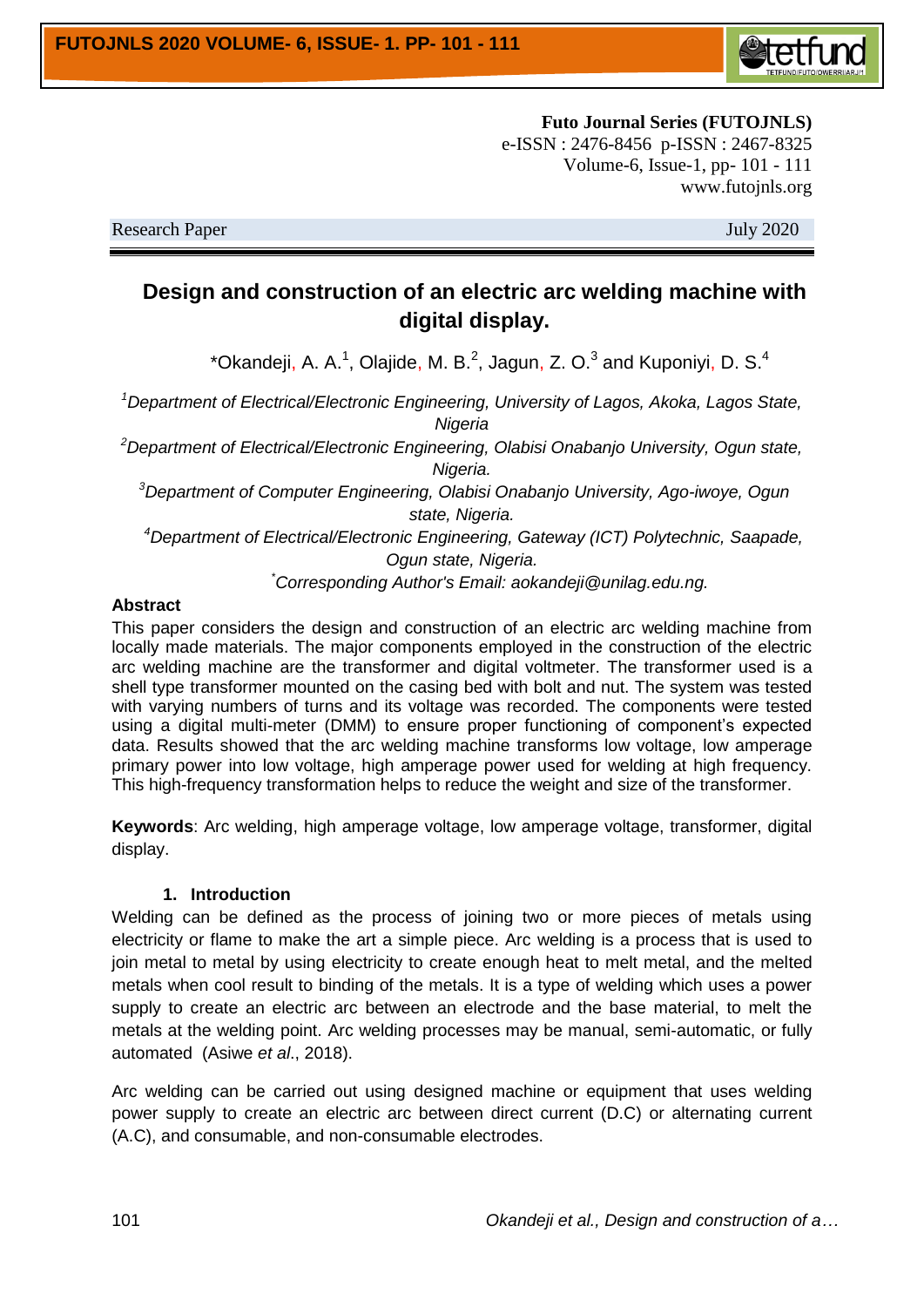

The arc welding machine uses an electric power as the input that is supplied through the primary winding and then transferred to the secondary winding by induction. It is used to carry out welding work by connecting through the output terminal to the welding cables. The output of the machine is designed in a manner that it can be varied by adjusting the crank of the machine in a clockwise or anti-clockwise direction, either to increase or decrease the output current depending on the size of the material it is to be used on (Takasaki, 2003).

Arc welding machine provides an electric current of various characteristics to perform its welding functions. The use of such machine is essential for the following:

(i) To convert A.C supply to D.C supply when direct current welding is desired.

(ii) To reduce the high supply voltage to a safe and suitable voltage for welding purposes.

(iii) To provide high current necessary for arc welding drawing a correspondingly high current from the supply mains.

(iv) To provide suitable voltage/current relationships necessary for arc welding at a minimum cost.

Arc welding usually requires high current (over 80 amperes), and it may require above 12,000 amperes in spot welding. It can be used to join pipes in pipelines, power plants at the construction sites, and for home appliances. Furthermore, arc welding is used in shipbuilding, automobile manufacturing, and repair (Xu, 2020).

The major component of the arc welding machine is the transformer. Asiwe *et al*. (2018) investigated the design and construction of an arc welding machine's transformer. The transformer was a single phase having shell type of lamination core and insulated windings of copper coils. They reported that with the help of an angle iron and lamination core, the core loss, iron loss in the machine was reduced to minimum. Asiwe *et al.*, (2018) observed that the scaling factor and the turn factor at terminal A was almost the same indicating that the higher the turns the better the transformer. This feature helps to avoid high current which may cause spark, and also, improve the efficiency of the transformer.

Ibrahim *et al.* (2016) investigated the construction of a welding system which used a low frequency transformer that operated at the utility mains frequency of 50 or 60 Hz with variable current selectors to avoid power quality problem such as voltage, current, and frequency deviation from nominal value in electrical distribution and utilization system. The welding machine was presumed heavy with regards to the construction details of the work done. Ovbiagele *et al.* (2015) designed an inverter circuit arc welding machine to solve the problem of weight and size of conventional arc welding machine. The inverter provided much higher frequency than 50 Hz or 60 Hz for the transformer used in welding. This therefore, reduced the weight, size, and noise level of the transformer used for welding. Furthermore, Evboghai *et al.* (2007) investigated the realization of 3 KVA single phase electric arc welding machine with facilities for charging batteries.

In contrast to existing works, this study presents a novel design and construction of an arc welding machine which transformed low voltage, low amperage primary power to low voltage, high amperage power used for welding at high frequencies with a digital display to show the output voltage. This high-frequency transformation helped to reduce the weight and size of the transformer.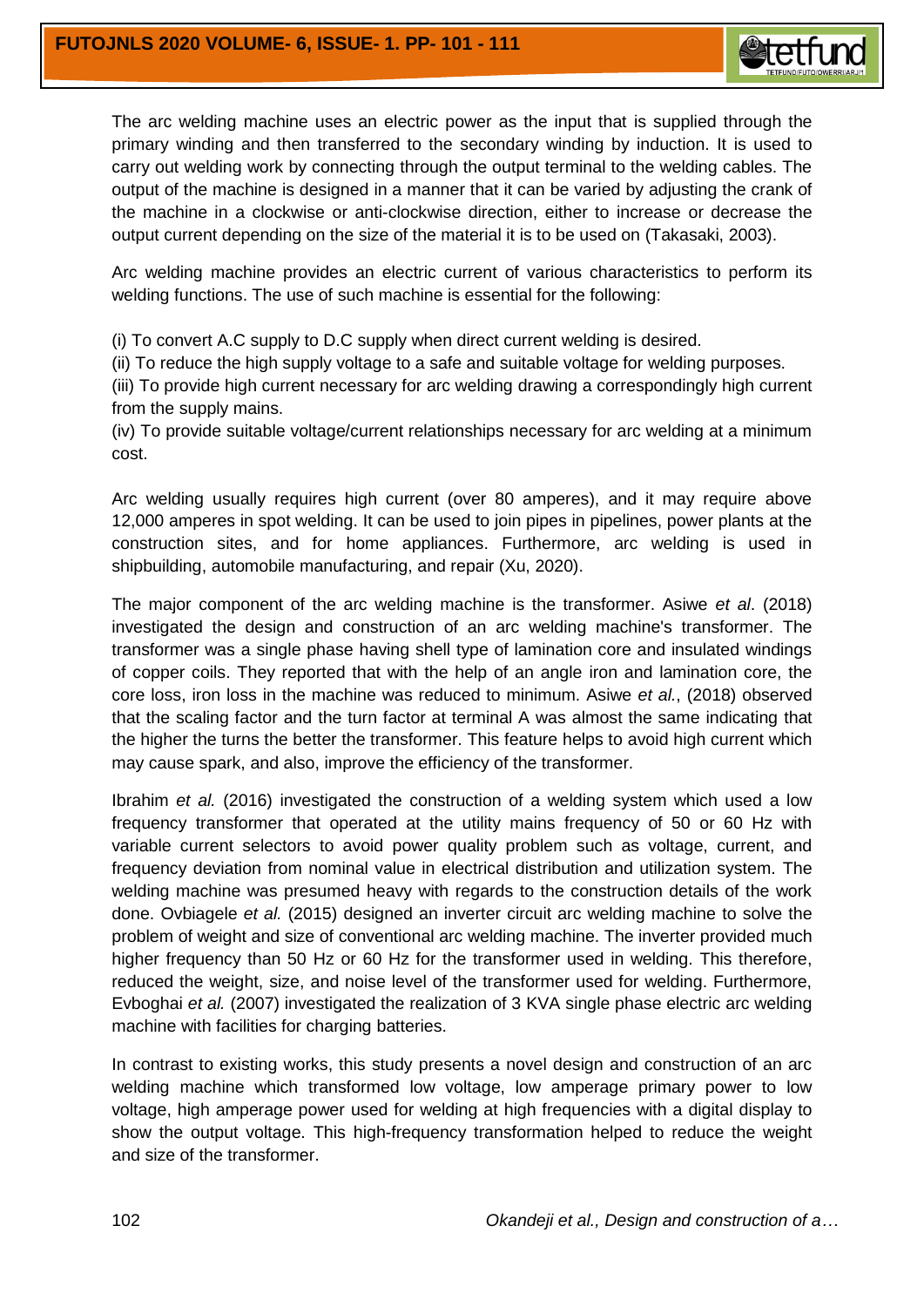

# **2. Materials and Method**

The welding of a metal occurs when the control unit and the output subsystem link together through the conductive objective to be welded. In this design, the overall system was partitioned into sub-systems. A computer aided design software known as *Proteus* (ISIS professional) was used to draw the circuit design. The block diagram of the arc welding machine is shown in Figure 1.



Fig. 1: Block diagram of the proposed arc welding machine

# **2.1. Components Identification and Description**

The components/devices used for the construction of the welding machine are explained below:

#### **2.2. Switch**

The switch is used as power ON and OFF for the arc welding machine. The circuit breaker protects the arc welding machine from over-current, and it acts as an isolator. An isolator is a device that can break an electrical circuit, interrupting the current or diverting it from one conductor to another.

#### **2.3. Transformer**

The transformer is defined as a static piece of apparatus by means of which electric power in one circuit is transformed into electric power of the same frequency in another circuit. A typical AC transformer is shown in Figure 2.



Fig. 2: AC Transformer (Image courtesy en.wikipedia.org)

# **2.4. Digital Voltmeter**

A digital voltmeter is a measurement device that measures the electric potential difference between conductors. A digital voltmeter shows voltage directly as numerals. This meter can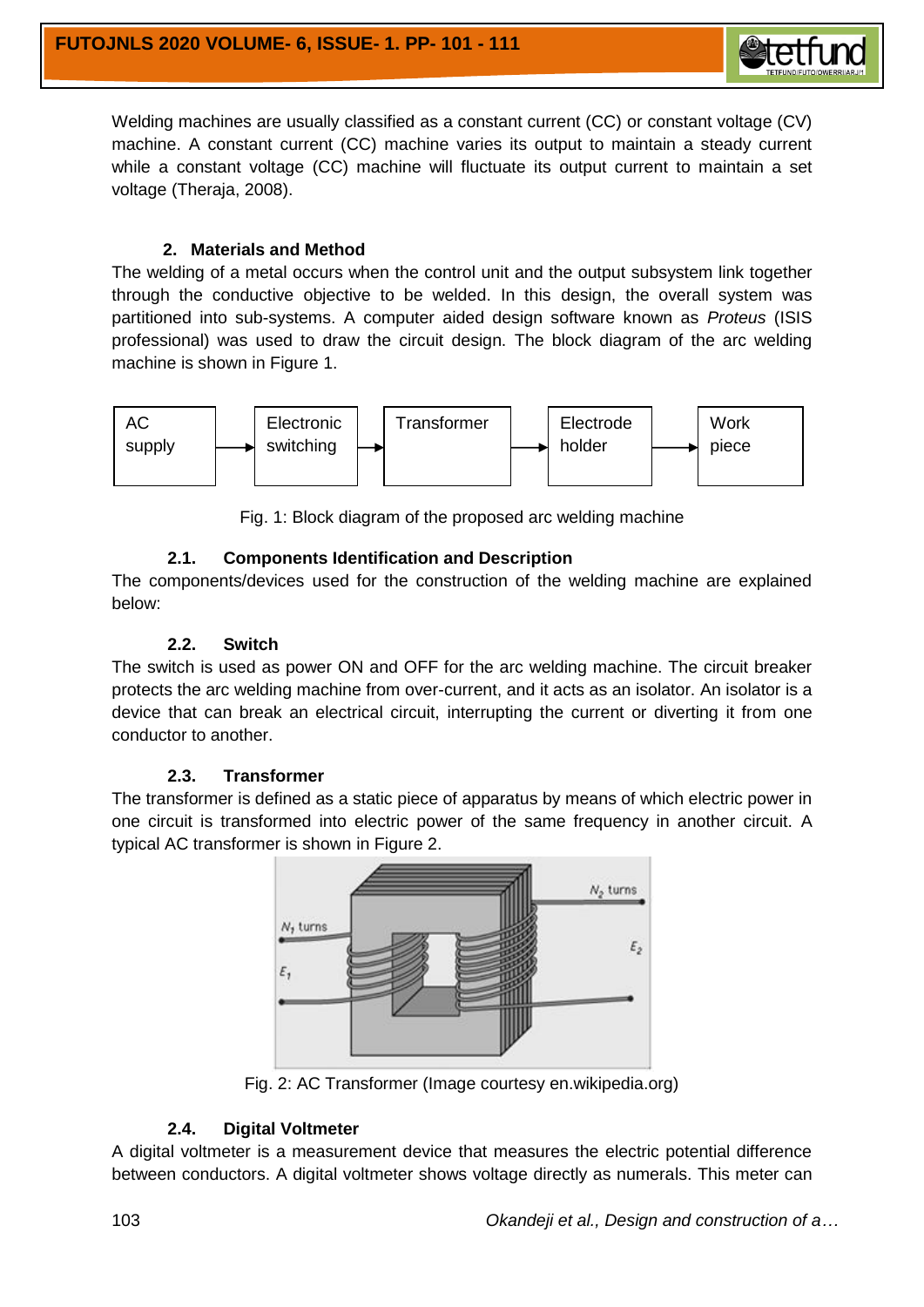

determine voltage values to several significant figures. This instrument can measure voltages of either direct or alternating electric current on a scale usually graduated in volts, millivolts (0.001 volts), or kilovolts (1,000 volts). The typical commercial or laboratory standard voltmeter in use today is likely to employ an electromechanical mechanism in which current flowing through turns of wire is translated into a reading of voltage. Other types of voltmeters include the electrostatic voltmeter, which uses electrostatic forces, thus, it is the only voltmeter to measure voltage directly rather than by the effect of current.

# **2.5. Electrode Holder**

An electrode holder is a clamping device used for holding the electrode securely in any position. The welding cable is attached to the holder through the hollow insulated handle. The design of the electrode holder permits quick and easy electrode exchange. Figure 3 shows a typical electrode holder.



Fig.3: Holder

#### **2.6. Fan**

The fan serves as the heat regulator because as the welding machine operates, the transformer generates a lot of heat and thus needs to be cooled.

#### **2.7. Metal Oxide Varistor**

The metal oxide varistor otherwise, known as the MOV is a voltage-dependent, nonlinear device that provides excellent transient voltage suppression. MOV have a fast response, high stabilization for circuit voltage, excellent voltage ratio, and can serve as surge protector (Teraja, 2008).

#### **2.8. Measuring Equipment Used**

**Digital clamp meter:** The digital clamp meter is an electrical device having two jaws which open to allow clamping around an electrical conductor. This allows properties of the electric current in the conductor to be measured without having to make physical contact with it or to disconnect it for insertion through the probe.

**Micrometre screw gauge:** It is used to measure the diameter of the copper conductor. It is a device incorporating a calibrated screw, widely used for precise measurement of components in machining.

#### **2.9. Construction of an electric arc welding machine**

The major components employed in the construction of the electric arc welding machine are the transformer, and the digital voltmeter. The transformer used in this case is a shell type transformer mounted on the casing bed with bolt and nut. Other parts like the electrode holder, earth lead etc., are as well connected.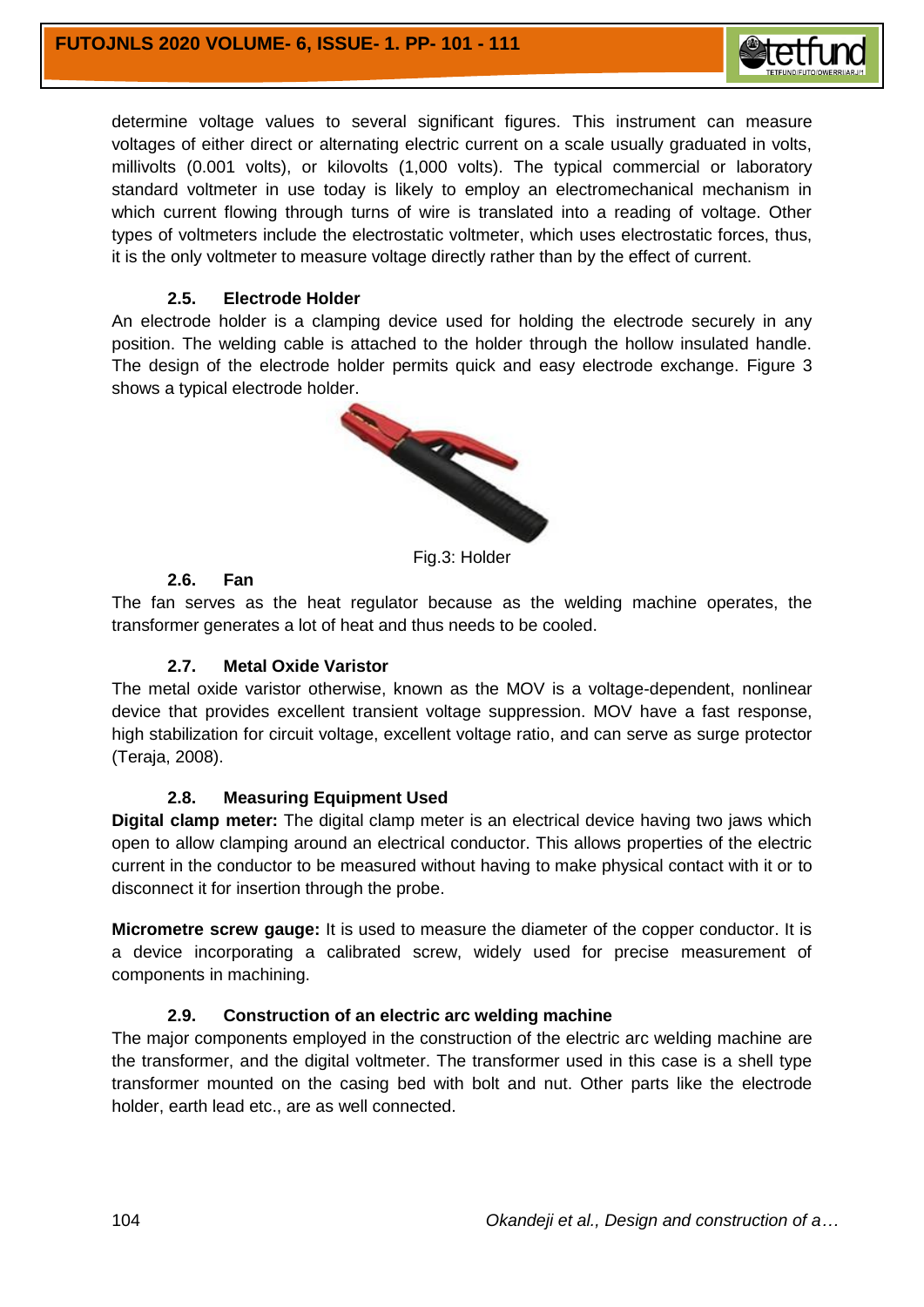

# **2.9.1. Transformer**

A burnt transformer with a suitable size and low cost was purchased. The existing coils were removed and thrown away. Then, a new transformer coil of 4.88 mm was purchased and used in rewinding the transformer secondary side, and then the primary side was wound with a coil of 3.65 mm with an appropriate number of turns capable of welding on a plastic core. Figure 4 shows the basic construction of the transformer of an arc welding machine.



Fig.4: Transformer and its primary and secondary winding (Asiwe *et al*., 2018).

#### **2.9.2. Core**

The hole in the center of the coil is known as the *core* while each loop of wire is called the *turns*. The core provides the magnetic path to channel the flux; it consists of thin strips of high-grade steel called *laminations* which are electrically separated by a thin coating of insulating material. The lamination strips are stacked with the windings built separately and assembled around the core sections.

There are two basic types of core construction used in power transformers: core form and shell form.

**2.9.2.1. Core-Form Construction**: There is a single path for the magnetic circuit. Figure 5 below shows a schematic diagram of a single-phase core with the arrows showing the magnetic path. For single -phase applications, the windings are typically divided into both core legs. Windings are constructed separate from the core and placed on their respective core legs during core assembly (Howard, 2005).



Fig.5: Schematics of a single-phase core-form construction (Theraja, 2008).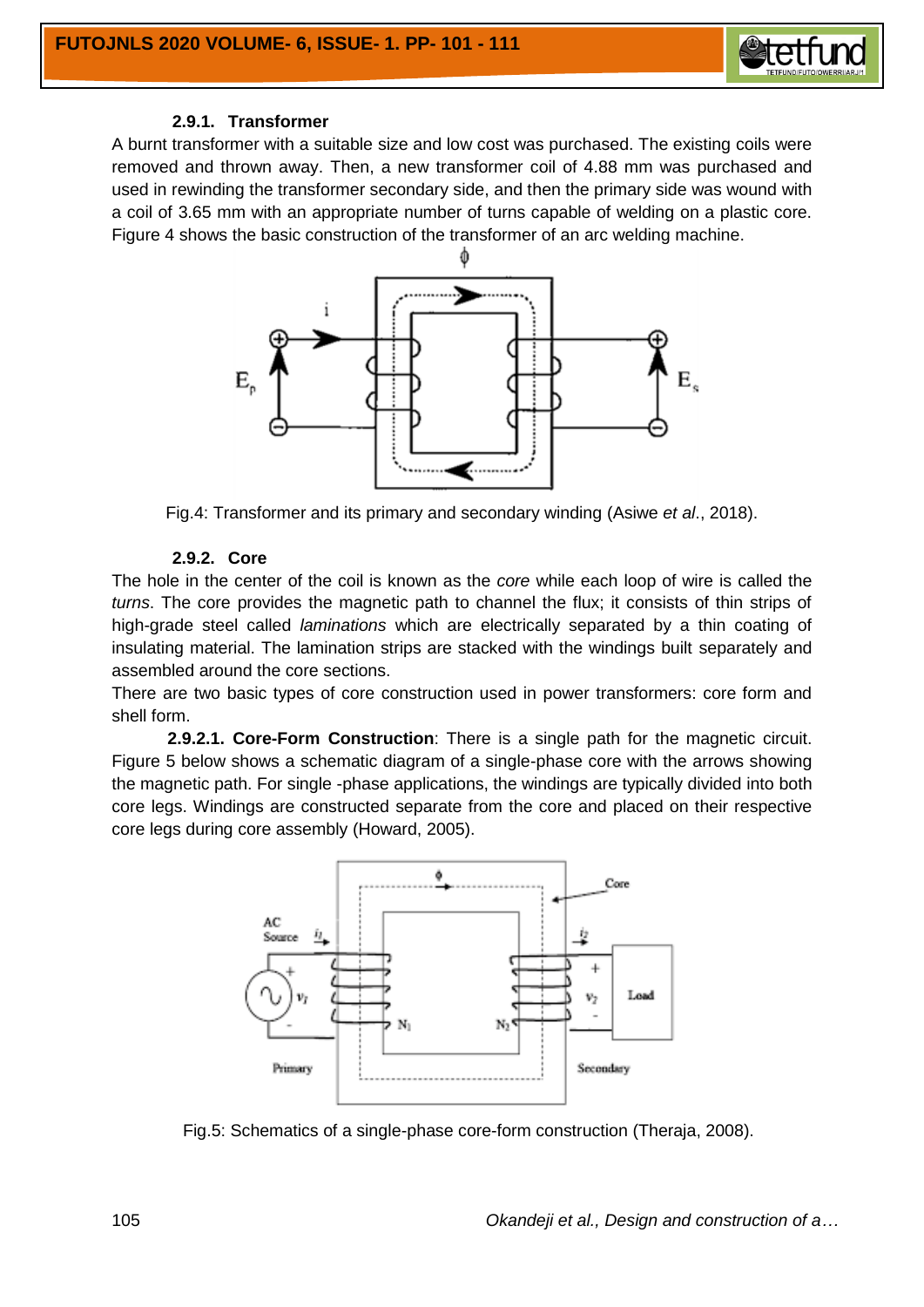

**2.9.2.2. Shell-Form Construction**: The core provides multiple paths for the magnetic circuit. Figure 6 below is a schematic diagram of a single-phase shell-form core with the two magnetic paths illustrated. The core is typically stacked directly around the windings which are usually ''pancake''-type windings, although some applications are such that the core and windings are assembled similarly to core form. Due to advantages in shortcircuit and transient-voltage performance, shell forms tend to be used more frequently in the largest transformers, where conditions can be more severe (Howard, 2005).





#### **2.9.3. Windings**

The wire or conductor which constitutes the coil is called the winding*.* The wires are insulated with enamel with a diameter of 0.5mm thus there is no problem of partial contact (i.e. when current passes between the wire turns). The winding is often wound around a coil form made of plastic to hold it in place (Howard, 2005). The ends of the wire are brought out and attached to an external circuit. Windings may have additional electrical connections along their length, these are called *taps*. A transformer winding which has a single tap in the center of its length is called a center tapped transformer.

The windings consist of the current carrying conductors wound around the sections of the core and these must be properly insulated, supported and cooled to withstand operations and test conditions. Copper and Aluminum are the primary materials used as conductors in power transformer windings, but preference is given to copper over aluminum in this work due to the following reasons:

- i. Copper has higher mechanical strength
- ii. Copper has higher conductance capacity than aluminum.

The type of winding used in this construction is known as the pancake winding because the conductors are wound around a rectangular form with the widest face of the conductor oriented horizontally.

In the construction of the transformer, the number of turns on the primary side is more than that of the secondary side to aid smooth welding thus this design has the primary turns to be 215 turns, and the secondary to be 92 turns (with center taps at 75 and 50). The transformer coil was wounded around the plastic former and then placed in the lamination forming a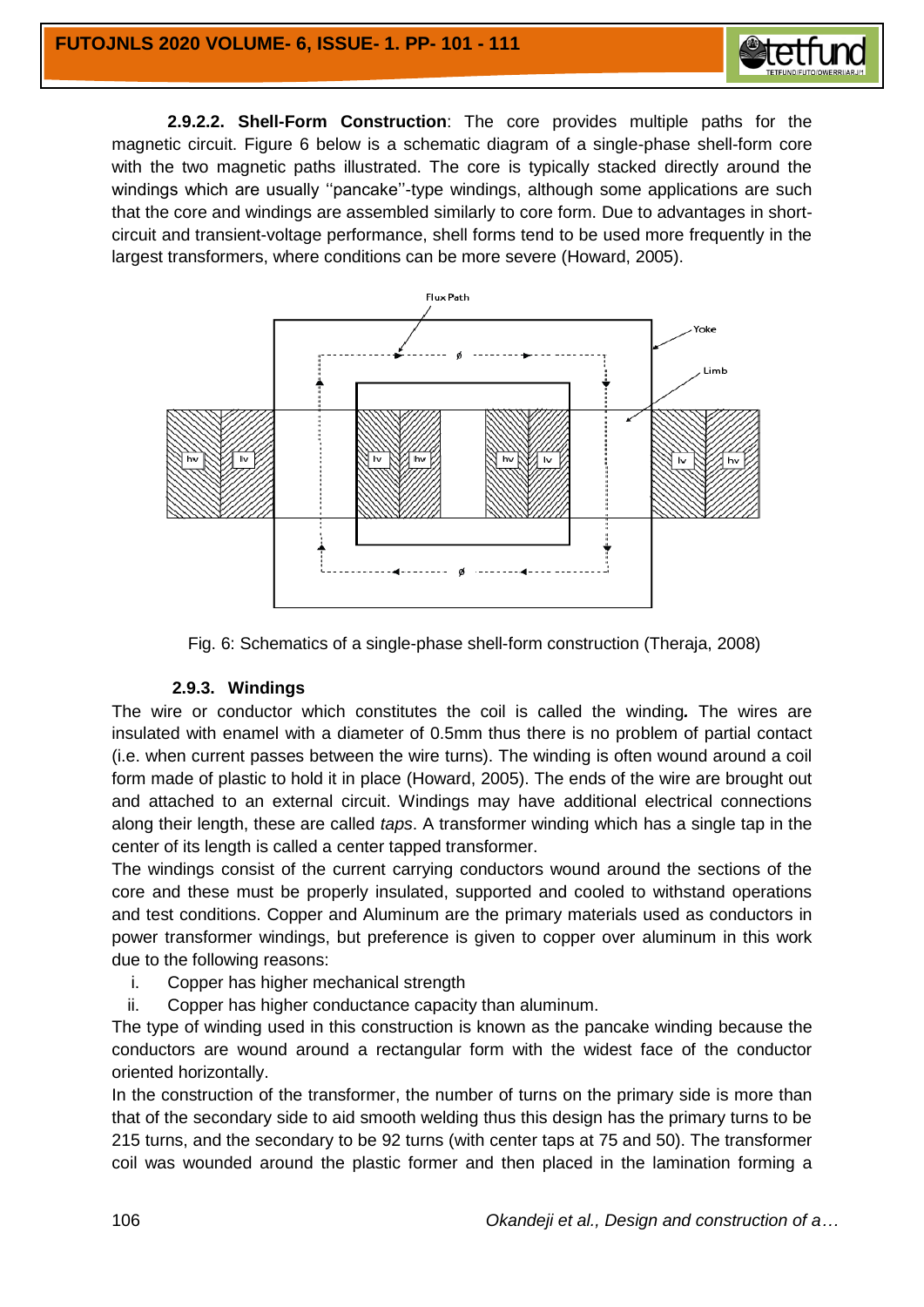shell-type transformer. The calculations involved in rewinding the transformer are explained below, using the ideal transformer equation (Thereja, 2008).

$$
Ep/Np = Ep/Np \tag{1}
$$

 $Ep/Es = Np/Ns$  (2)

Equation (1) is the transformer law.

 $E_p =$  applied primary voltage,

 $E_s$  = induced secondary voltage,

 $N_p$  = number of primary turns,

 $(N_p)$ 

 $N_s$  = number or secondary turns.

Since the induced voltage in the primary coil equals the applied voltage, and since the induced volts per turn is the same for both primary and secondary, the ratio  $Np/Ns$  is called the transformer turns ratio.

When a load resistance is connected to the secondary coil, secondary voltage causes current in the secondary to flow in a direction that always tends to cancel flux in the core. This tendency to cancel the flux reduces the induced voltages in both the primary and secondary coils. With a reduction in the induced voltage in the primary, the applied voltage across the primary winding increases the primary current to restore the flux to its original value. Equilibrium is established when the total magnetomotive force (MMF) is just sufficient to induce a voltage equal to the voltage applied across the primary coil. This is equal to the magnetizing MMF. Figure 7 shows the transformer winding with load connected to the secondary.



With substantial currents flowing in both the primary and secondary winding under load, the magnetizing MMF is negligible compared to the primary MMF and secondary MMF.

$$
MMF_p + MMF_s = 0 \tag{4}
$$

$$
\times i_p + (N_s \times i_s) = 0
$$
  
\n
$$
N_p I_p + N_s I_s = 0
$$
\n(5)

$$
N_p I_p = -N_s I_s
$$
  
\n
$$
\frac{i_p}{i_s} = \frac{-N_s}{N_p}
$$
 (6)

107 *Okandeji et al., Design and construction of a…*

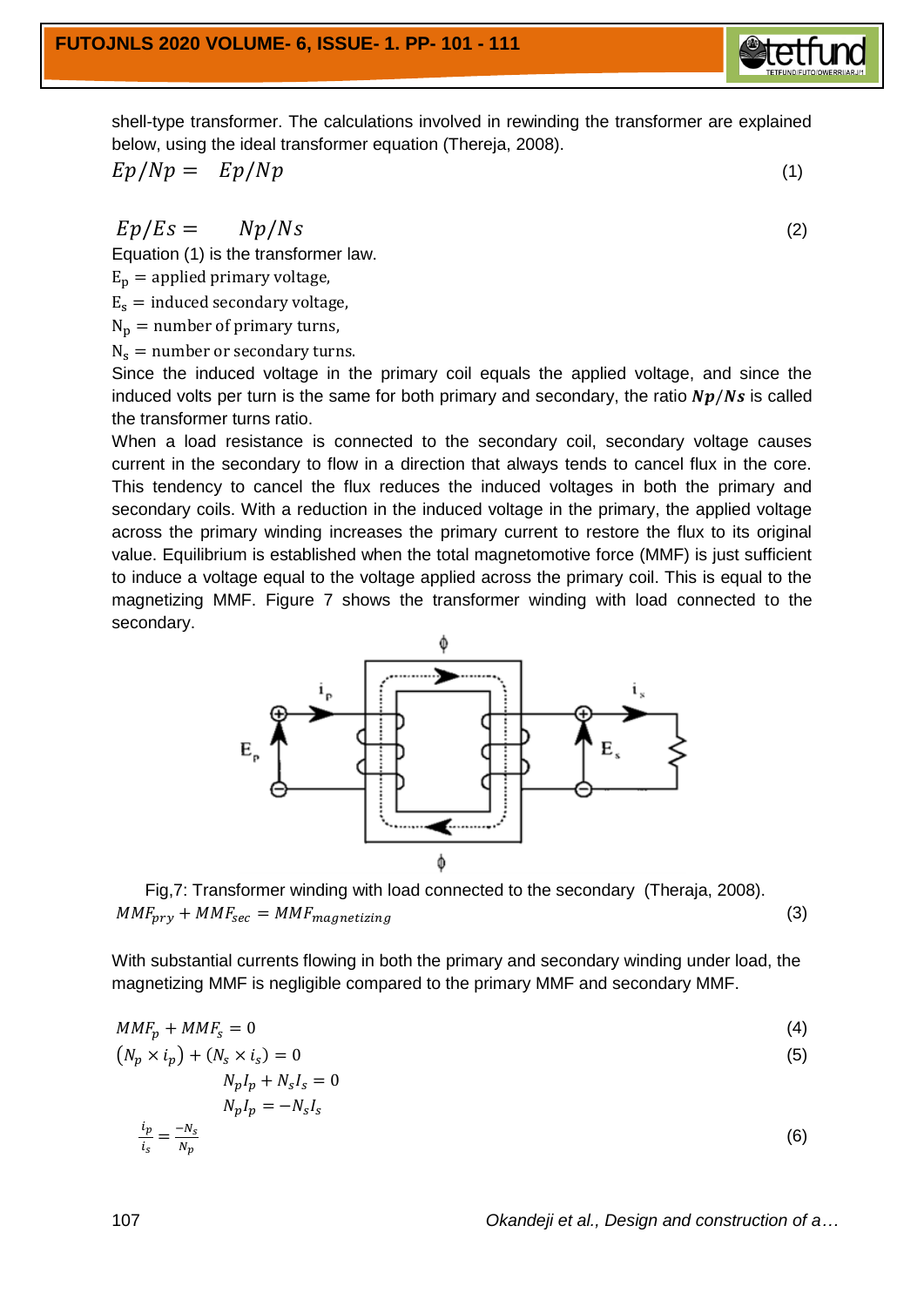

The minus sign in equation (6) indicates that the currents in the primary and secondary windings are in opposite directions with respect to producing a magnetic flux in the core. While this is true, the minus sign can be dropped in order to express the ratio of primary current to secondary current.

$$
\frac{i_p}{i_s} = \frac{N_s}{N_p} \tag{7}
$$

Equation (7) is the second transformer law. By multiplying equation (1) by equation (7)

$$
\frac{E_p}{E_s} \times \frac{i_p}{i_s} = \frac{N_p}{N_s} \times \frac{N_s}{N_p} = 1
$$
\n
$$
(E \times i)_p = (E \times i)_s
$$
\n
$$
\frac{i_p}{i_s} = \frac{E_s}{E_p}
$$
\n(9)

Equation (9) indicate that the instantaneous power supplied to the primary coil from the applied voltage equals the instantaneous power supplied to the secondary coil to the load, (i.e.  $P_{in}=P_{out}$ ). The transformer laws are true irrespective of the phase angles of the currents.

Proper conductor for primary/secondary winding can be selected from the standard wire gauge table*.* 

To determine the secondary voltage;

$$
N_s = 92 \t (no of turns in the secondary side)
$$
  
\n
$$
N_p = 215 \t (no of turns in the primary side)
$$
  
\n
$$
E_s = ? \t (secondary voltage)
$$
  
\n
$$
E_p = 220 V \t (primary voltage)
$$
  
\n
$$
\frac{E_p}{N_p} = \frac{E_s}{N_s}
$$
  
\n
$$
E_s = \frac{92 \times 220}{215} = 94.12V
$$
\n(10)

To determine the flux of the transformer, consider the use of the electromotive force (emf) equation (Theraja, 2008).

$$
E = 4.44FN\Phi_m;
$$
  
where E =  $V_p$  = emf per turn  
F = frequency = 50Hz  
 $\Phi$  = maximum flux  
N = no of primary turns  
 $\Phi_m = \frac{220}{4.44 \times 50 \times 215}$   
 $\Phi_m = 0.00461$   
 $\Phi_m = 4.61Wb$ 

To calculate the transformer power rating for a single phase transformer:

Power rating 
$$
(KVA) = \frac{V \times I}{1000}
$$
,  
where V = voltage and I = current. (12)

using equation (12)  

$$
KVA = \frac{58 \times 22}{1000} = 1.276
$$
  
 $= 1KVA$ 

108 *Okandeji et al., Design and construction of a…*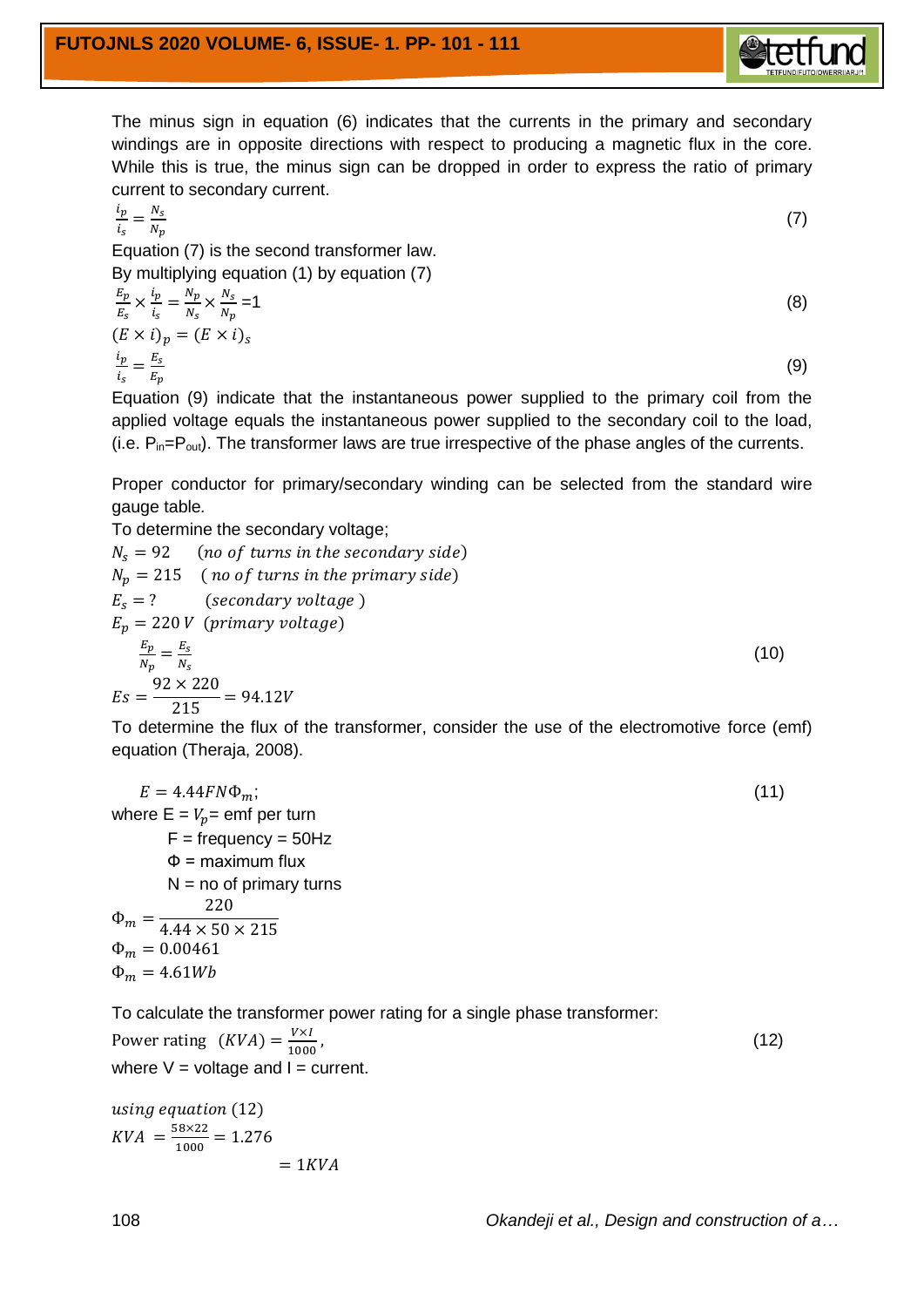

#### **2.9.4. Casing**

The casing or housing for the designed unit is very important. The unit is designed to be very handy. Therefore, the material to be used must be light, durable and strong. For this design, steel was used for the casing. The steel was made in the form of a cuboid and a handle is attached to it, this make the unit to be portable and very easy to handle.

The dimensions are as follows:

| Length $=$  | 40cm  |
|-------------|-------|
| $Breadth =$ | 27 cm |
| Height $=$  | 27cm  |

Perforations were made on both sides of the casing to provide an avenue for air to circulate properly in the unit and for the heat generated to be dissipated. Screws were used to hold the casing together.

Four important factors were considered in making the casing and which are:

- a. Use of steel**:** A corrosive material has to be used for the casing.
- b. Consideration for air vent: The need for adequate and appropriate ventilation in order to reduce the amount of heat dissipated by the transformer when in use necessitated the need to have vent holes on the metal case.
- c. Outlets for components: Space has to be drilled on the case for switches, earth wire, voltmeter display etc.
- d. Drilled holes on the base and sides of the casing: This is necessary for the screws i.e. for screwing the transformer to the base.

The arc welding machine with casing is shown in Figure 8 while the arc welding machine showing the digital display is shown in Figure 9. In addition, Figure 10 shows the arc welding machine casing with the handle while Figure 11 shows the arc welding machine indicating the switches.







Fig 8: Arc welding machine with casing Fig 9: Arc welding machine showing the digital display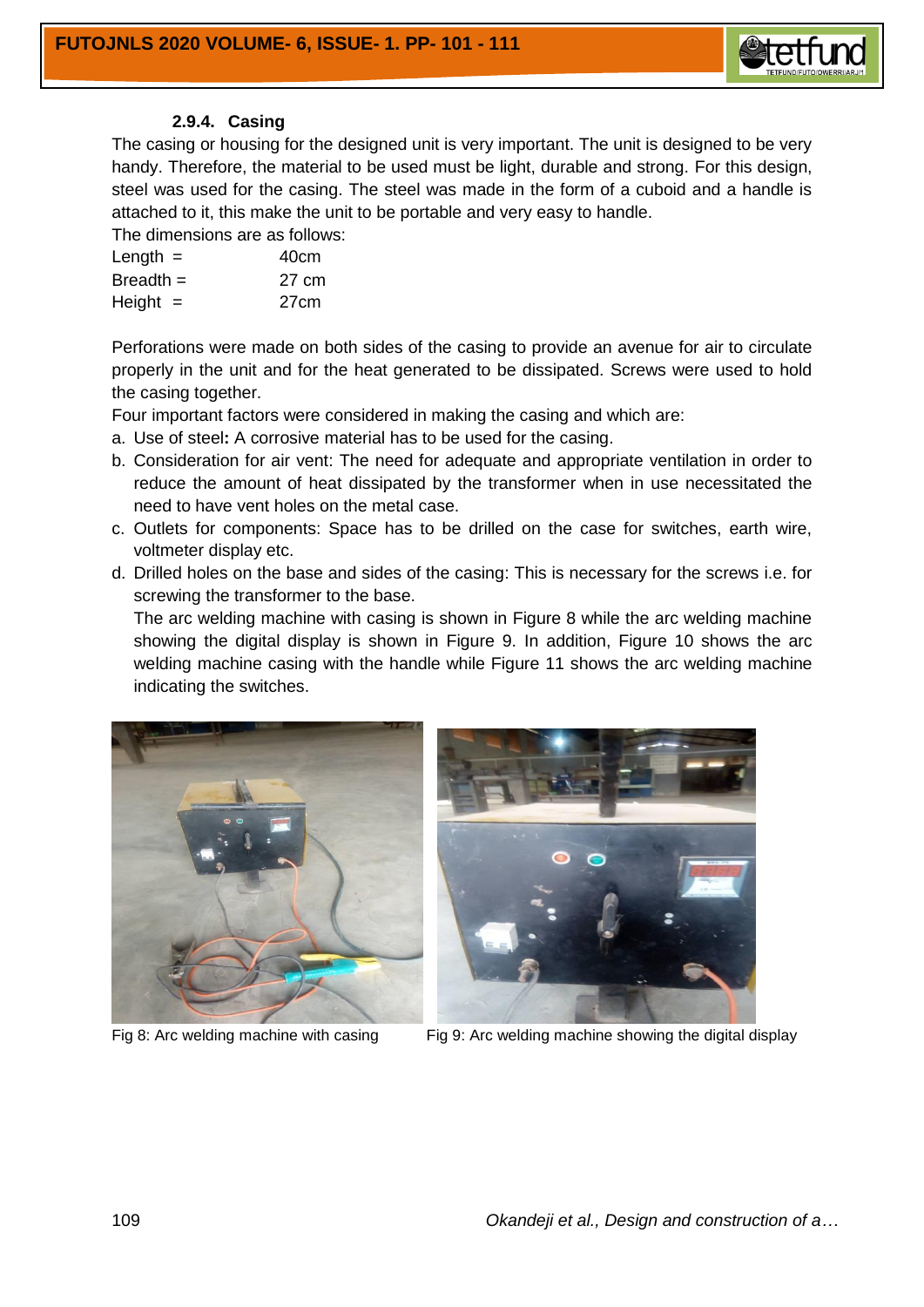



Fig 10: Arc welding machine casing with the handle. Fig 11:Arc welding machine showing the switches.

#### **3. Result and Discussions**

The electric arc welding machine constructed was tested for durability, efficiency, and effectiveness with a view to ascertain if there was a need to modify the design. The system was tested with varying numbers of turns and the voltage was recorded. The components were tested using a digital multi-meter (DMM) to ensure proper functioning of components expected data.

# **3.1. Test Plan and Test Data**

This section details the overall system testing of the integrated design of the voltage measurement device. The testing and integration are carried out to ensure that the design function properly as expected thereby, enabling intending users to appreciate the implementation, and as well as the approach used in the design and integration of the various modules of the research work. This involved checks made to ensure that all the various units and subsystems function adequately. Also, there has to be a good interface between the input/output unit subsystems. When the totality of the modules was integrated together, the system was created and all modules and sections responded as specified in the design.

#### **3.2. System Test**

During the test, it was observed that the electrode holds the workpiece when trying to start an arc for welding. The various tests conducted were recorded and highlighted in Table 1 and Table 2, respectively.